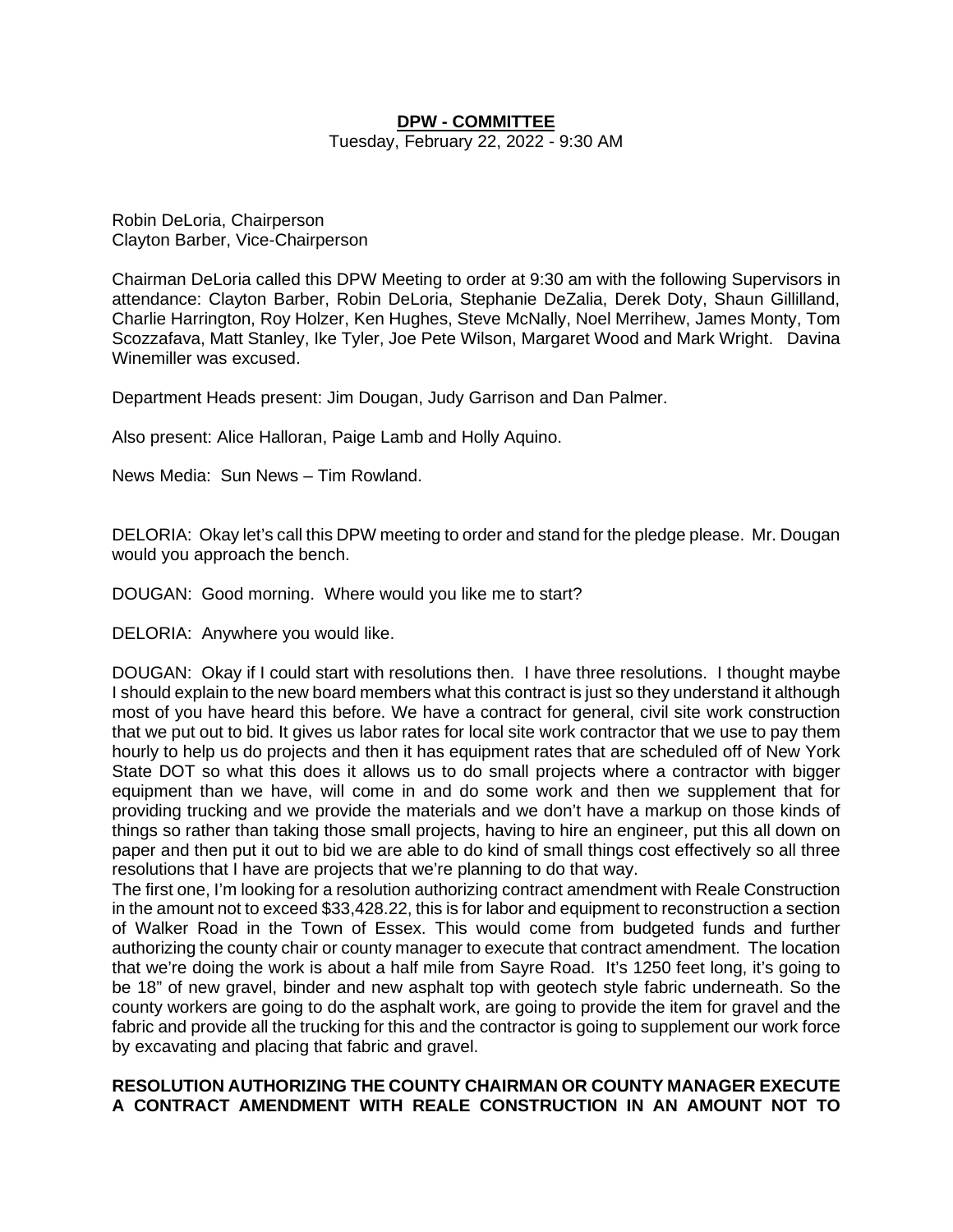## **EXCEED \$33,428.22, FOR LABOR AND EQUIPMENT NECESSARY FOR LIMITED ROAD RECONSTRUCTION OF A SECTION OF COUNTY ROUTE 55, WALKER ROAD LOCATED IN THE TOWN OF ESSEX, WITH FUNDS TO COME FROM BUDGETED FUNDS. DeZalia, Harrington**

DELORIA: Any discussion? All in favor aye, okay carried.

DOUGAN: Number two, same kind of process this one is in the Town of Willsboro. It's at the intersection of Point Road and Farrell Road. It would be authorizing a contract amendment with Reale Construction in the amount not to exceed \$16,791.92, funds to come from budgeted funds and further authorizing the County Manager or County Chair to sign that contract amendment. This is the whole intersection. The intersection is failing there so we're going to remove the asphalt, excavate down 18" get the core subsoils, core subbase out, install fabric and item 4 gravel then repave it.

GILLILLAND: Which intersection? There are two.

DOUGAN: Right on Point Road.

GILLILLAND: I know but there's two, there's one where Point goes off of Farrell and there's one where Point crosses the T of Farrell.

DOUGAN: It's the T intersection.

GILLILLAND: Okay, thank you.

DOUGAN: Yes, it's the T intersection.

**RESOLUTION AUTHORIZING THE COUNTY CHAIRMAN OR COUNTY MANAGER EXECUTE A CONTRACT AMENDMENT WITH REALE CONSTRUCTION IN AN AMOUNT NOT TO EXCEED \$16,791.92, FOR LABOR AND EQUIPMENT NECESSARY FOR LIMITED ROAD RECONSTRUCTION OF A SECTION OF COUNTY ROUTE 27, POINT ROAD LOCATED IN THE TOWN OF WILLSBORO, WITH FUNDS TO COME FROM BUDGETED FUNDS. Barber. Holzer**

DELORIA: Any discussion, questions from the committee? All in favor, any opposed - carried.

DOUGAN: And the third request, is again the same process, contract amendment with Reale Construction, amount not to exceed \$26,932.16. This is Sunset Drive, County Route 68. It's half way between the firehouse, Reber Firehouse and Mountain View and it's about 800 feet long and again we're going to put down 18" of new item 4 gravel, new asphalt, binder and top and fabric. It's coming from budgeted funds and authorizing the County Chair or County Manager to sign.

**RESOLUTION AUTHORIZING THE COUNTY CHAIRMAN OR COUNTY MANAGER EXECUTE A CONTRACT AMENDMENT WITH REALE CONSTRUCTION IN AN AMOUNT NOT TO EXCEED \$26,932.16, FOR LABOR AND EQUIPMENT NECESSARY FOR LIMITED ROAD RECONSTRUCTION OF A SECTION OF COUNTY ROUTE 68, SUNSET DRIVE LOCATED IN THE TOWN OF WILLSBORO, WITH FUNDS TO COME FROM BUDGETED FUNDS. Wood, Scozzafava**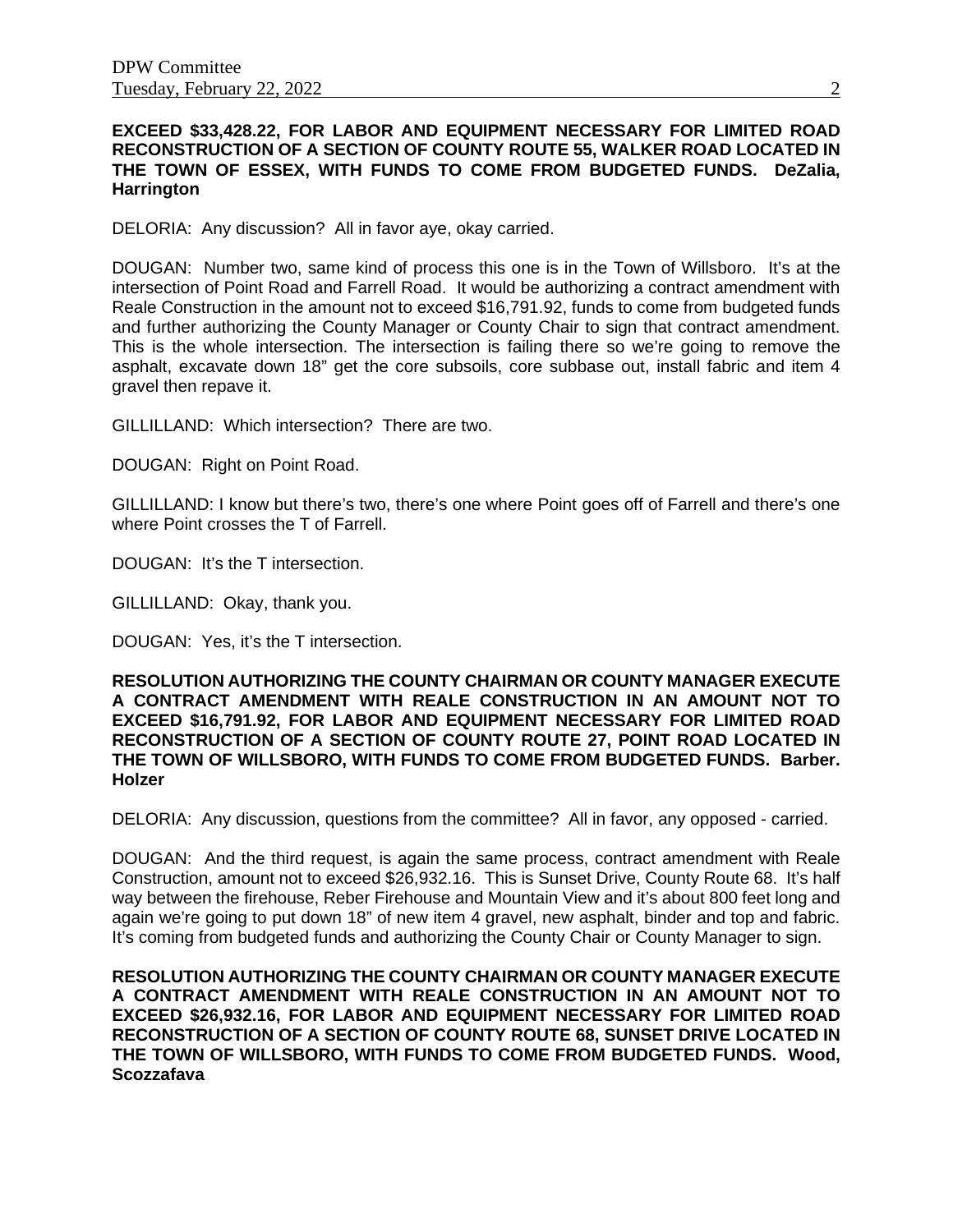DELORIA: Any discussion, questions from the committee? All in favor, any opposed - carried.

DOUGAN: That's all I have for resolutions.

DELORIA: Anything else for us Jim in your list of dos.

DOUGAN: I don't have anything specific.

SCOZZAFAVA: Yeah, I spoke with Noel, Jim I think I mentioned it to you also. We've been getting requests from people that own property on Lincoln Pond, on the county road way from the bottom of the hill to the campsite for the solar speed signs. I guess speeding through there is a real issue, there is a lot of camps through that area and I didn't know if that would be possible?

DOUGAN: It's not something that we've specifically done in the past. There are a number of towns that have done it and put some on county roads.

SCOZZAFAVA: We've done it. We used to get it through –

DOUGAN: You had a grant.

SCOZZAFAVA: Traffic Safety is that still Dan?

PALMER: I don't know Tom. I honestly don't.

SCOZZAFAVA: Mike here?

DOUGAN: I can look into Tom and see if we can do something with that.

DELORIA: Jimmy, on town roads I know if there is a minimum speed limit that the State by statue allows us to go and it's 30 and if you go below that it's like an act of congress to get them to permit you to reduce it lower than that. I don't know about county roads but that's true with town roads, 30 is the low limit.

SCOZZAFAVA: DOT, on a town road and I believe on a county also they determine, believe me, we're going through it right now.

DELORIA: We did this years ago in Newcomb and we reduced the speed limit on one of our roads to 20 from 30 and the State of New York made us take the signs down and put the other ones back up.

SCOZZAFAVA: They have 30 in Grover Hills.

DELORIA: Do you have anything lower than that? Do you have anything in the 20's?

SCOZZAFAVA: We requested three times and it's like driving in Bristol, going 30 mph through there.

DELORIA: So, county roads I don't know how that would play out?

DOUGAN: New York State DOT regulates the speed limit on town and county roads. If a town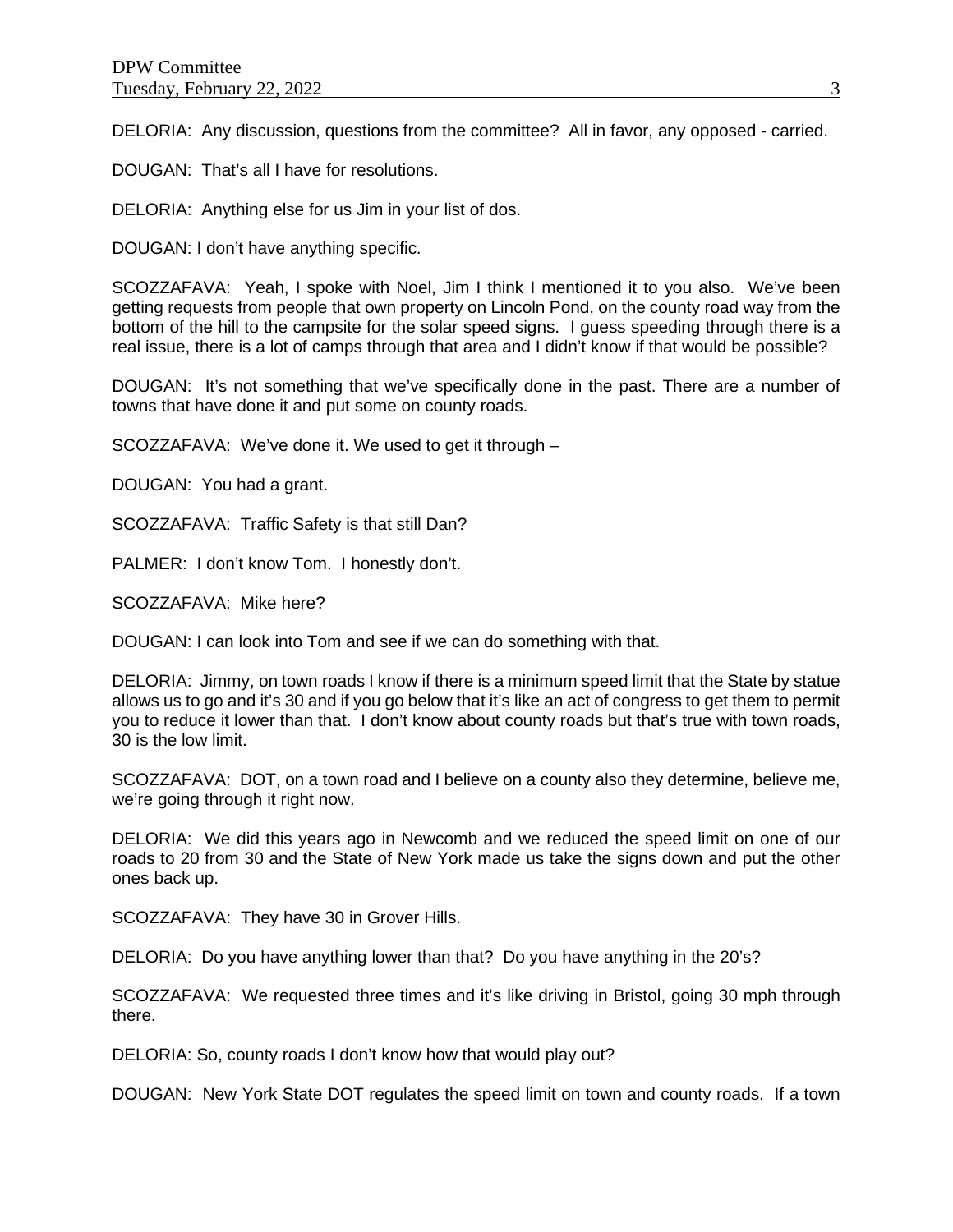wants to make a change on a town road I have a form that I can send to you many of you have seen it, you take it through your board, you get a board resolution requesting it. It comes to me, I review it, I sign it, I send it off to DOT. What you're talking about right now Tom is Grover Hills, you know we sent that in about seven months ago, the most recent request for Grover Hills got one in Westport going on right now.

TYLER: We got turned down on that. We got notification last week, we got turned down.

DOUGAN: Did you really? Okay. They haven't sent it to me yet.

SCOZZAFAVA: There was legislation at one time when Betty was, to allow towns to set their own speed limits but it never went anywhere now the Village of Port Henry, the oddity of this, cities and villages can set their own speed limits even if it's on a DOT road.

DELORIA: That's because that legislation made sense, that's why it was voted down, that's correct.

MERRIHEW: Just on that, we understand it really isn't a speed limit issue it's the proximity where they are coming from, they are burning their brakes out coming down from Moriah they let it go right at the most populous area so even if we could just get a temporary sign for July, August something like that where we have the high population? It's just more of a safety issue so that people take notice of the issue at the bottom of the hill.

DOUGAN: A high traffic area?

SCOZZAFAVA: It's not only people from Moriah seeing the Town of Moriah pays the bulk of the property tax out there because Elizabethtown puts it right to them, but other than that we are looking for a reduce speed limit.

MONTY: Now that the prison is closed Tom there will be less traffic coming down the hill.

DELORIA: Okay, Jimmy anything else?

DOUGAN: That's really all I had.

DELORIA: Alice, do you have anything for us today?

DOUGAN: Thank you.

DELORIA: Thanks Jim.

HALLORAN: Good morning. I just wanted to introduce our new technician, Paige Lamb. So you'll be probably meeting her at some point and also Farmland Protection Board, our previous representative is no longer on our board so our board appointed Mike Davis so I guess we're supposed to bring it up to you.

TYLER: We need somebody on the committee to offer that resolution.

MONTY: That we support Mike Davis on the Farmland Protection Board.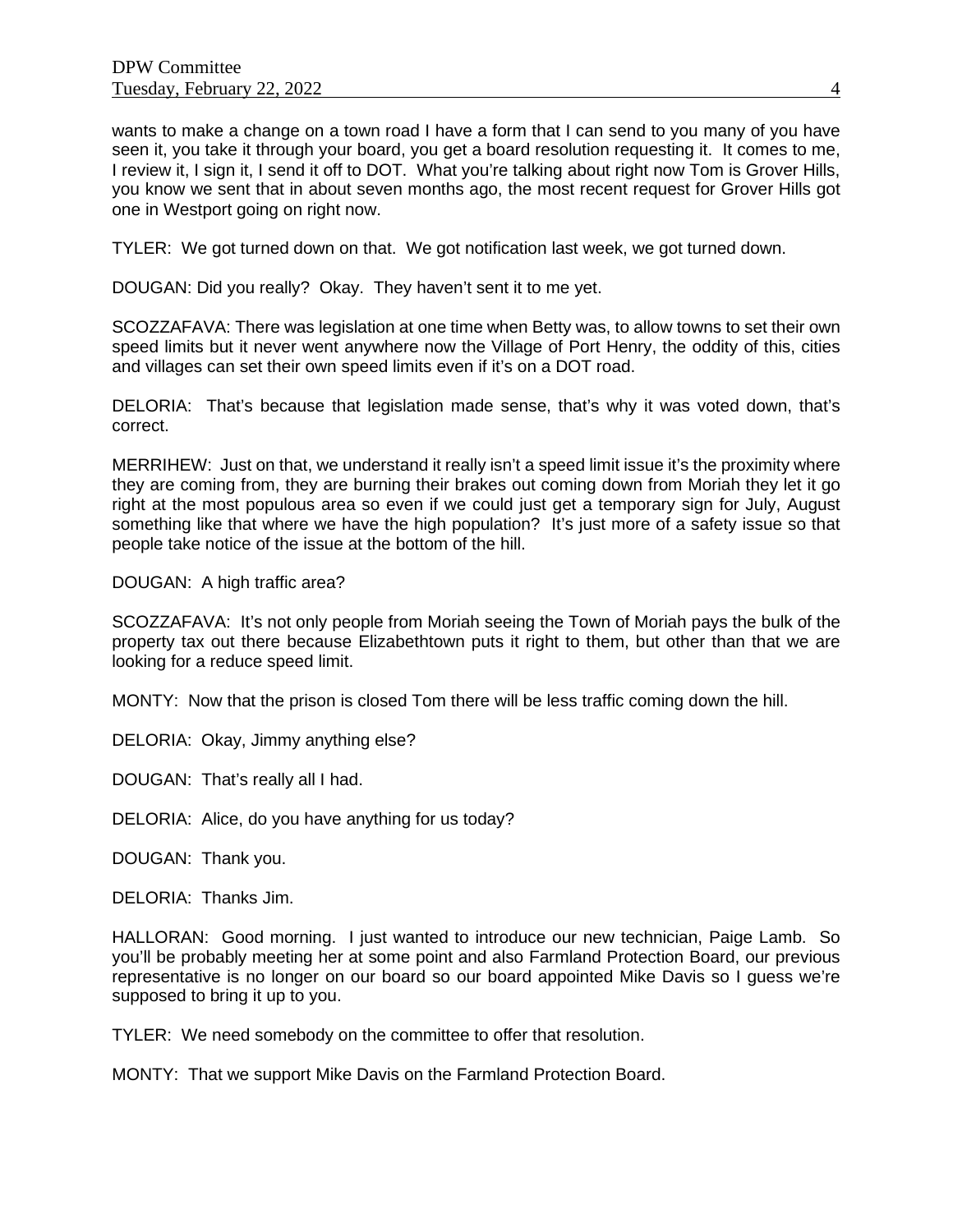DELORIA: Yeah, from this committee here?

TYLER: Yes.

## **RESOLUTION AUTHORIZING THE APPOINTMENT OF MIKE DAVIS TO SERVE ON THE FARMLAND PROTECTION BOARD FOR AN UNEXPIRED TERM. DeZalia, Harrington**

DELORIA: All in favor of that appointment aye, any opposed – carried.

MONTY: Why don't you give the board a brief biography on Mike because not everybody might know Mike.

HALLORAN: Okay, he works for Cornell Cooperative Extension, the farm, the Baker Farm in Willsboro. I think he also teaches at Minor Institute?

MONTY: Yes.

GILLILLAND: He works at Cornell University.

HALLORAN: What did I say? Cooperative Extension? You're right, Cornell University at the Farm so he has a lot of farming experience to bring to our board that will help and anything else about him?

MONTY: No, I think that he's going to be a great addition to the Soil and Water group as well as our Farmland Protection Board because he is definitely vested in farming in Essex County.

HALLORAN: Right and he has his own small farm he runs as well and that's it.

HARRINGTON: Is there any funding in regards to salt sheds?

HALLORAN: I don't know. I think most of them that I know of have been funded through the CFA rounds so I would talk to Anna about that. I had mentioned to her that Crown Point needed funds. Anything else?

DELORIA: Roy, from fairgrounds, did you have any comments?

HOLZER: Not at this point. Thank you.

DELORIA: Okay if there's nothing further to come before this committee?

MONTY: I want to remind the board too that the annual tree sale through Soil & Water is on right now and I believe it ends March 3 is it, that orders have to be in by Alice?

HALLORAN: I don't know the date.

DELORIA: But it's not today?

HALLORAN: It's not today.

GILLILLAND: I just wanted to bring up in talking with Stephanie and JoePete the transportation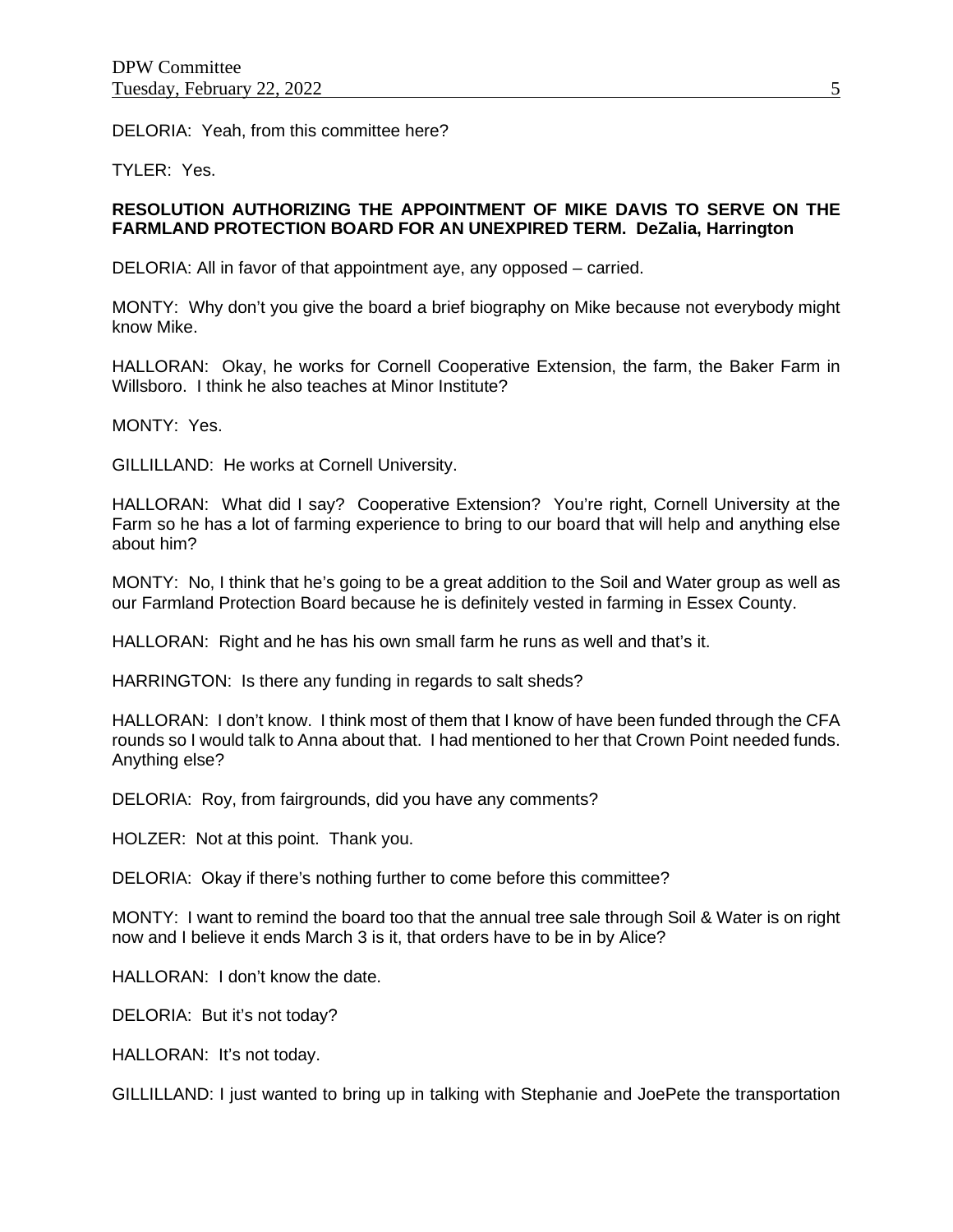side of it, the shuttles. We are going to hopefully at some point here have the opening round of discussions with the State starting up the shuttle again. We have a question right now; I think we've got the answer to it but not sure about funding on it I think we are going to be operating on last year's funding if it didn't get spent. We have four buses as you know. We have two wrapped yet or the second one to be wrapped?

DOUGAN: We have two wrapped and two unwrapped.

GILLILLAND: So, going into discussions with DEC, the State about the routes and stuff I just wanted to bring everybody up to speed we've been having, which way are we going to go? Are we going to have the same limited route going forward that just barely got above you know, the empty line I guess last year just when the season ended, it just barely got going. We've had discussions particularly with Stephanie in North Hudson and the Adirondack Gateway project down there about trying to add a route from North Hudson up to the High Peaks and back as a start and a much longer term of trying to put them up to some of the southern trails and stuff going up to Newcomb, Minerva that area. There's going to be a hiring problem this year as everybody probably knows. JoePete is still having problems in Keene I think with drivers and stewards and things but I'm just trying to get a sense of the board which way we should be pursuing, pushing DEC I don't know if it will work but trying to help us open up the routes to North Hudson. There will be a lot of work down there was Stephanie's point of view in getting a steward down there at Moe's. Moe's business down there partnering with us to help promote that route. It is a long run from North Hudson up to Keene but if we're going to pull people off the interstate there as a hub and offering that amenity it might be a good idea. I think Jim talked about in an email if you don't mind me quoting you Jim about us opening up a route you know going all the way through to Mtn. Van Hoevenberg or something and coming up with some sort of a schedule. This is all funded through DEC. We've had to hire; it would be a heavier lift this year but probably worth it. JoePete or Stephanie, thoughts?

DEZALIA: Well, I think that it makes sense to think a little bit out of the box right now being what happened last year but also we've been saying we wanted to get more people down at the southern high peaks. Even if it's a route that doesn't always go up 73, there's a group that want to go up toward Newcomb or the southern end. I think if we have the right scheduling I think we could start routing some people to the other side and I know Moe is looking forward to getting them on board and we're trying to get the steward off the Northway and down to Moe's which makes sense too DEC sounds like that's a possibility.

DELORIA: If that program does come into play, ROOST would certainly participate in that marketing effort of that?

DEZALIA: I'm sure, yes.

McNALLY: We have some private investment down there with Moe's and also the Brewery in North Hudson. The county owns a great piece of property down there, it's under used currently we have a parking area, there's Elk Lake Trail Head and Boreas Ponds if we ever open that and then we have the upper works so we do have trails that are good in that southern end that I think we're going to have to pressure to get the bus down there to get those trails being used but we do have a lot of private investment down there and I'd like to see some busing out of that parking area where we have down in North Hudson.

GILLILLAND: So if we pursue that with DEC in our discussions then I get the sense of the board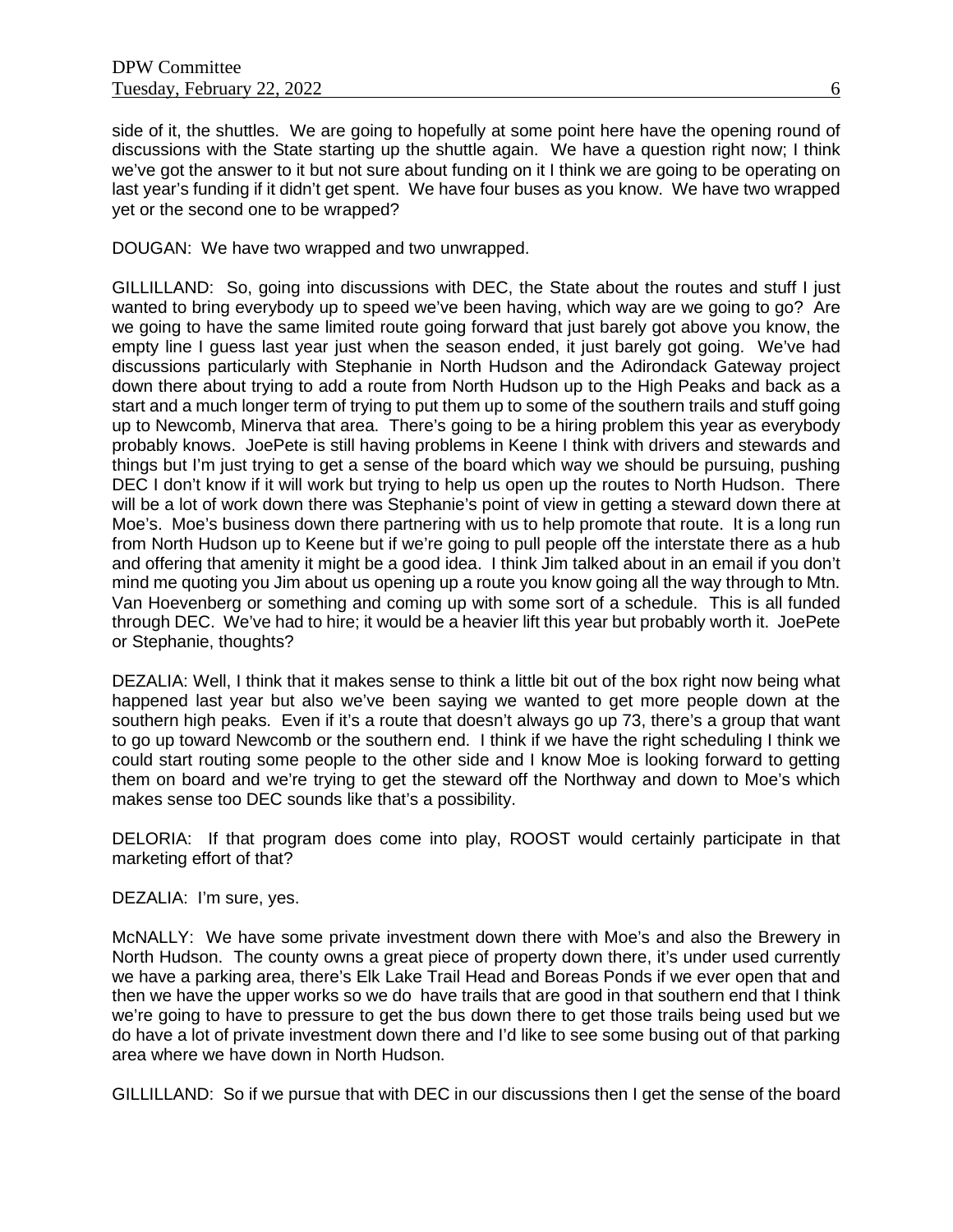we want to move ahead with that vision sooner than later.

McNALLY: I also like to see the county may be possible to make an investment in that property down in North Hudson even if it's bathroom facilities or a pavilion or something because there's a lot of traffic there.

GILLILLAND: We are working toward that with grants, we're partnering with North Hudson. They have a horse facility grant, Jim's men have been down there, his people have been down there this winter doing some clearing of the facilities, the old facilities there Frontier Town to try and save them and try to move forward with the planning grant and we are already working with the architects on coming up with a facility there on the county property that essentially going, with the equestrian theme of holding a pavilion, a grand stand, and event arena there multi-use for horses, rodeos things like that but also with the vision will be to also do concerts and things like that so this will be a southern end of the county facility trying to draw in, tie in with the equestrian campground there. The thing is our property, the county property is right there, in the center of that wheel so you've got on one side you've got the campground, you've got Moe's and you've got the brewery and so to tie it altogether to go to the next step you know, Stephanie and I briefed the board several months ago, moving forward with that basically bootstrapping the county to our own property here and moving forward with it. I think at this point, we are way ahead of the State on the whole vision and going in and actually having a little money behind it.

DELORIA: Right and this is all tied into the Frontier Town Gateway project that even Governor Cuomo supported so it certainly –

McNALLY: The good news about this is we already have the private investment being made there we also have the State who stepped up and built that equestrian campground so we have something that is marketable there. We just need to pay a little more attention to.

DELORIA: Yup, the vision is there.

DEZALIA: And I think if we tie in that center property will lead to future, private investment again up on the Route 9 corridor that's also the county property. I think it will attract more development there too.

DELORIA: Right, lodging and things of that nature perhaps, yes. Does anybody on the board have any comments on the contrary on moving forward on this whole concept?

HARRINGTON: Is the name Frontier Town sacred or can you change that to maybe Ghost Town then you wouldn't have to put so much money into it?

DELORIA: Duly noted.

GILLILLAND: Noted for the record.

DELORIA: Anything else to come before this committee? We stand adjourned.

As there was no further discussion to come before this DPW committee it was adjourned at 9:53 a.m.